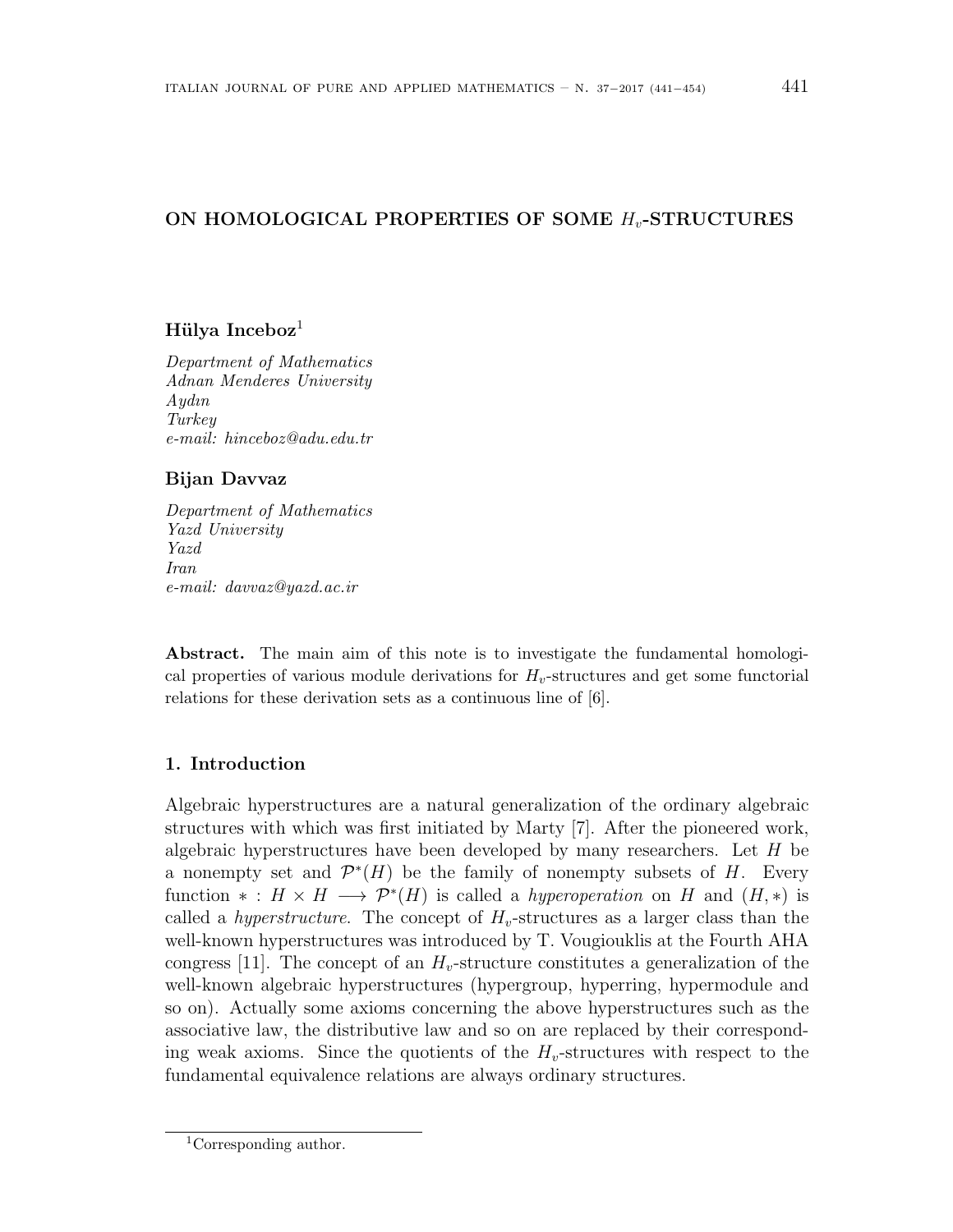The hyperstructure  $(H, *)$  is called an  $H_v$ -*group* if

- (1) the *\** is *weak associative*, i.e.,  $x * (y * z) \cap (x * y) * z \neq \emptyset$ ,
- (2) the *reproduction axiom* holds, i.e.,  $a * H = H * a = H$  for every  $a \in H$ .

We say *H* is *weak commutative* if for every  $x, y \in H$ ,  $x * y \cap y * x \neq \emptyset$ .

Since then the study of  $H_v$ -structure theory has been pursued in many directions by T. Vougiouklis, B. Davvaz, S. Spartalis, A. Dramalidis, S. Hoskova, and others. For more definitions and applications on *Hv*-structures one can see the books and survey papers as  $[2]$ ,  $[3]$ ,  $[5]$ ,  $[10]$ , and  $[1]$ ,  $[4]$ ,  $[12]$ .

A multivalued system  $(R, *, \cdot)$  is called an  $H_v$ -*ring* if the following axioms hold:

- (1)  $(R, *)$  is a weak commutative  $H_v$ -group,
- (2)  $(R, \cdot)$  is a weak associative, i.e.,  $x \cdot (y \cdot z) \cap (x \cdot y) \cdot z \neq \emptyset$  for every  $x, y, z \in R$ ,
- (3) the hyperoperation *·* is weak distributive with respect to *∗*, i.e., for every  $x, y, z \in R$ , we have  $x \cdot (y * z) \cap (x \cdot y * x \cdot z) \neq \emptyset$ ,  $(x * y) \cdot z \cap (x \cdot z * y \cdot z) \neq \emptyset$ .

For example, if  $(H,+)$  is an  $H_v$ -group, then for every hyperoperation  $\cdot$  such that  $\{x, y\} \subseteq x \cdot y$  for every  $x, y \in H$ , the hyperstructure  $(H, +, \cdot)$  is an  $H_v$ -ring. Therefore, we can construct some  $H_v$ -rings by a given  $H_v$ -group. Let  $(H, \cdot)$  be an *Hv*-group with (left, right) identity elements. Then, *H* is called *(left, right) reversible* in itself when any relation  $c \in a \cdot b$  implies the existence of a left inverse a' of a and a is a right inverse b' of b such that  $b \in a' \cdot c$  and  $a \in c \cdot b'$ . Furthermore we call  $(R, *, \cdot)$  is an  $H_v$ -*field* if  $(R, *, \cdot)$  is a  $H_v$ -ring and  $(R, \cdot)$  is a (left, right) reversible *Hv*-group.

Let  $(R, *, \cdot)$  be an  $H_v$ -ring,  $(M, \sharp)$  be a weak commutative  $H_v$ -group and there exists an external hyperoperation  $\circ$  :  $R \times M \longrightarrow P^*(M)$  denoted by  $(a, x) \longmapsto a \circ x$ such that for every  $a, a_1, a_2 \in R$  and every  $x, x_1, x_2 \in M$ , we have

- $(1)$   $a \circ (x_1 \sharp x_2) \cap ((a \circ x_1) \sharp (a \circ x_2)) \neq \emptyset$ ,
- $(2)$   $(a_1 * a_2) \circ x \cap ((a_1 \circ x)\sharp(a_2 \circ x)) \neq \emptyset,$
- $(3)$   $(a_1.a_2) \circ x \cap a_1 \circ (a_2 \circ x).$

Then, *M* is called a *left Hv*-*module* over *R*.

*A* non-empty subset *S* of *M* is an  $H_v$ -submodule of *M* if  $(S, +)$  is an  $H_v$ subgroup of  $(M,+)$  and  $RS \subseteq S$ . It is clear that an arbitrary ring (module) will be an  $H_v$ -ring ( $H_v$ -module) if we identify x with  $\{x\}$ . In the case of an  $H_v$ -field instead of an  $H_v$ -ring then the  $H_v$ -*vector space* is defined. In [9], Vougiouklis defined the concept of *Hv*-vector space which is a generalization of the concept of vector space. Note that every vector space is a  $H_v$ -vector space that is strongly left and right distributive and specially, every field is a *Hv*-vector space over itself.

**Definition 1.1.** Let  $(R, \cdot, *)$  and  $(S, \circ, \Box)$  be two  $H_v$ -rings and  $(M, \sharp)$  be a weak commutative  $H_v$ -group. If *M* is a right  $S - H_v$ -module, a left  $R - H_v$ -module, and  $r(sm) \cap (rs)m \neq \emptyset$  for all  $r \in R$ ,  $s \in S$  and  $m \in M$ , then M is called  $R - S - H_v$ *-bimodule.*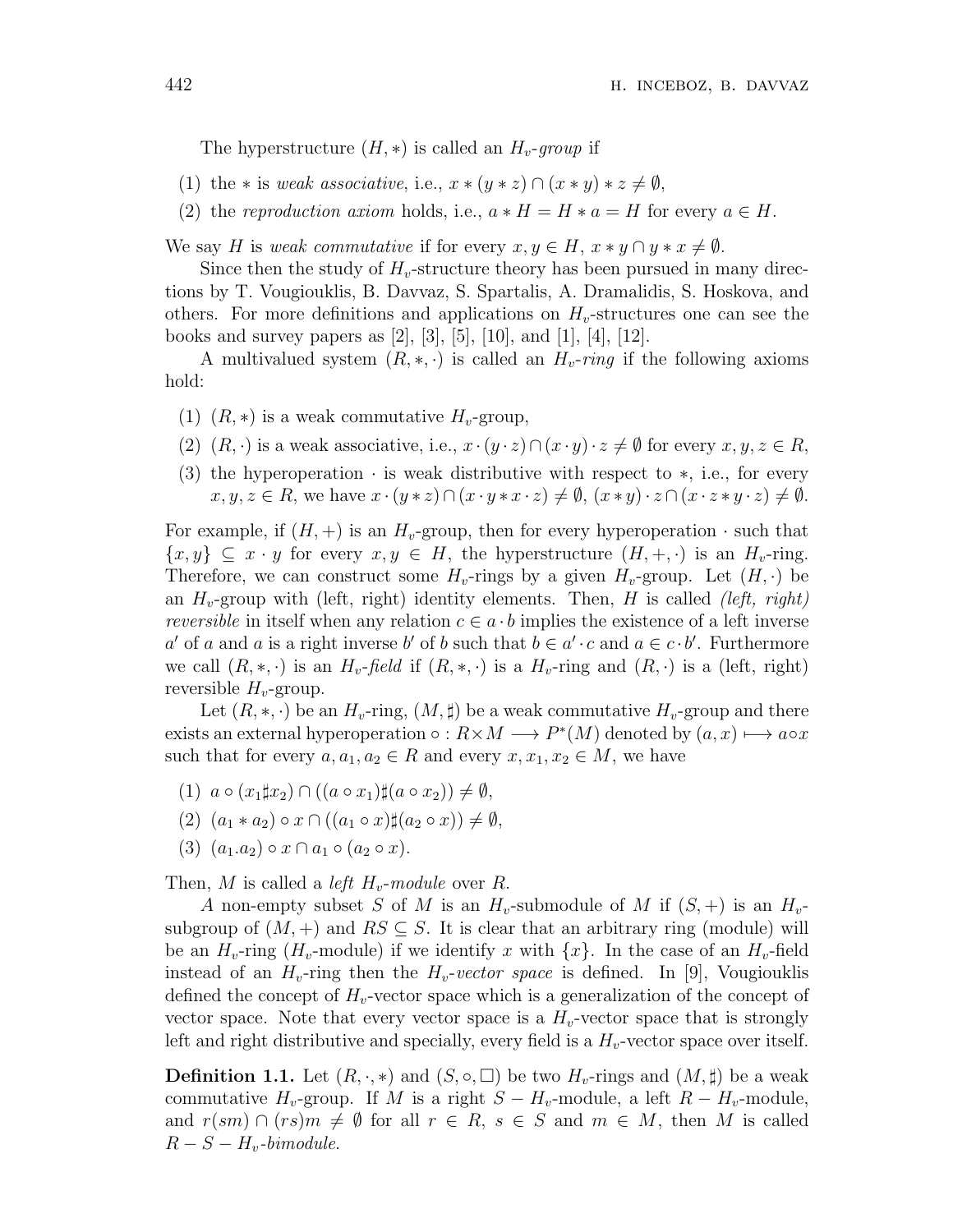**Definition 1.2.** Let *X* and *Y* be  $H_v$ -vector spaces over *F*. A map  $T: X \longrightarrow Y$ is called

- (1) *Hv*-*linear* if and only if  $T(x + y) \cap (T(x) + T(y)) \neq \emptyset$  and  $T(a \circ x) \cap (a \circ T(x)) \neq \emptyset$ , for all  $x, y \in X$ ,  $\alpha \in F$ .
- (2) *Hv*-*antilinear* if and only if  $T(x + y) \cap (T(x) + T(y)) \neq \emptyset$  and  $T(a \circ x) \cap (T(x) \circ a) \neq \emptyset$ , for all  $x, y \in X$ ,  $a \in F$ .
- (3) *Hv strong linear* if and only if  $T(x + y) = T(x) + T(y)$  and  $T(a \circ x) = a \circ T(x)$ , for all  $x, y \in X$ ,  $a \in F$ .

Let  $(A,+)$  be an  $H_v$ -vector space over an  $H_v$ -field  $(F,*,\cdot)$ . Then A is called an  $H_v$ -*algebra* over *F* if there exists a mapping  $\# : A \times A \longrightarrow \mathcal{P}^*(A)$  (images to be denoted by  $x \# y$  for  $x, y \in A$ ) such that the following conditions hold:

(1) 
$$
((x+y)\#z) \cap (x\#z) + (y\#z) \neq \emptyset;
$$

(2)  $(c \circ x) \# y \cap c \circ (x \# y) \cap x \# (c \circ y) \neq \emptyset$ , for all  $x, y, z \in A$  and  $c \in F$ .

Let  $(X, +, \circ, K)$  be an  $H_v$ -vector space. Suppose that for every  $a \in K$ , |a| denoted the valuation of *a* in *K*. An  $H_v$ -norm on *X* is a mapping  $\|\cdot\|: X \longrightarrow K$  that for all  $a \in K$  and  $x, y \in X$  has the following properties:

- (1) if  $z \in x + y$ , then  $||z|| < ||x|| + ||y||$ ,
- $(2) \ \ \sup |a \circ x| = |a| \cdot ||x||.$

Let *A* be an  $H_v$ -algebra and  $(A, \|.\|)$  be a normed  $H_v$ -vector space. If  $||x.y|| \leq$  $||x|| \cdot ||y||$  *for all*  $x, y \in A$ *, then <i>A* is called a *normed*  $H_v$ -*algebra*.

Let  $(M, +_1, \circ_1, \|\cdot\|_1, K)$  and  $(N, +_2, \circ_2, \|\cdot\|_2, K)$  be two normed  $H_v$ -vector spaces over the same  $H_v$ -field K. A mapping  $f : M \longrightarrow N$  is called an  $H_v$ *homomorphism* or *weak homomorphism* if for all  $x, y \in M$  and  $r \in R$ , the following relations hold:

$$
f(x +_1 y) \cap (f(x) +_2 f(y)) \neq \emptyset
$$
 and  $f(r \circ_1 x) \cap r \circ_2 f(x) \neq \emptyset$ .

*f* is called an *inclusion homomorphism* if  $f(x + 1, y) \subseteq f(x) +2 f(y)$  and  $f(r \circ_1 x) \subseteq r \circ_2 f(x)$  for all  $x, y \in M$  and  $r \in R$ .

Finally, *f* is called a *strong homomorphism* if for all  $x, y \in M$  and  $x \in R$ , we have  $f(x+y) = f(x) +2 f(y)$  and  $f(r \circ_1 x) = r \circ_2 f(x)$ . If there exists a strong one to one homomorphism from *M* onto *N*, then *M* and *N* are called *isomorphic*.

Let R be a weak-commutative  $H_v$ -ring and **H** be the set of all  $H_v$ -modules and all strong *R*-homomorphisms. One can show that **H** is a category.

Suppose that *M* and *N* are two  $H_v$ -modules and  $M[N]$  is the set of all functions on *M* with values in *N*. First, we equip  $M[N]$  to appropriate hyperoperations to be an  $H_v$ -module. As in [8] the  $M[N]$  with the following hyperoperations is an *Hv*-module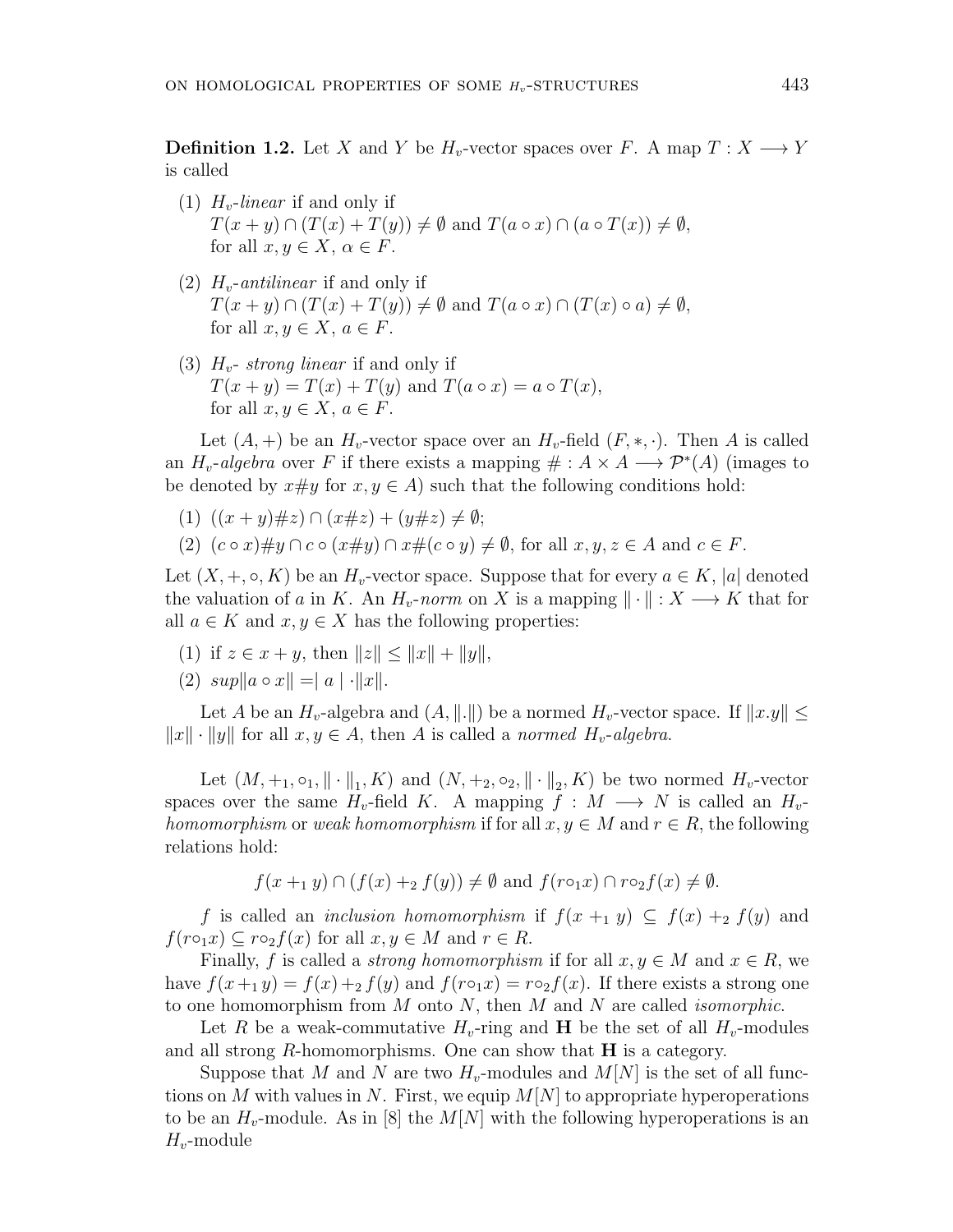$$
f + g = \{ h \in M[N] : h(x) \in f(x) + g(x), \forall x \in M \},
$$
  

$$
r \cdot f = \{ k \in M[N] : k(x) \in r \cdot f(x), \forall x \in M \}.
$$

For a normed  $H_v$ -vector space  $(X, +, \circ, \| \cdot \|, K)$ , if  $(x_n)$  is a sequence in X, then

$$
\lim x_n = x \Leftrightarrow \lim \| x_n - x \| = 0.
$$

Let  $(X, +, \circ, \| \cdot \|, K)$  be a normed  $H_v$ -vector space. A sequence  $(x_n)$  in X is said to be a *Cauchy sequence* if for every  $\varepsilon > 0$ , there is  $N \in N$  such that *∥*  $x_n - x_m$  *∥* < *ε*, for every  $m, n \in N$ .

**Definition 1.3.** Let *A* be a normed *Hv*-algebra. If every Cauchy sequence in *A* has a limit that is also in *A*, then *A* is called a *Banach Hv-algebra*.

**Definition 1.4.** Let *S* be an  $H_v$ -algebra over a commutative  $H_v$ -ring *K*. *M* is called an *S*- $H_v$ -*bimodule*, if *M* is a left and right *S*- $H_v$ -module such that  $s(mt)$  =  $(s_m)t, a(s_m) = s(am), am = ma, for all  $s, t \in S, a \in K, m \in M$ .$ 

**Definition 1.5.** Let *U* be a Banach  $H_v$ -algebra. A Banach  $H_v$ -space X which is also an *U*-*Hv*-bimodule is called a *Banach U*-*Hv*-*bimodule* if there exists a constant  $K > 0$  such that  $\|\alpha \cdot x\| \leq K \|\alpha\| \|x\|$  and  $\|x \cdot \alpha\| \leq K \|\alpha\| \|x\|$  for each  $\alpha \in U$  and *x ∈ X*.

By using a certain type of equivalence relations, we can connect  $H_v$ -structures to usual structures. The smallest of these relations are called *fundamental relations* and denoted by  $\beta^*, \gamma^*, \varepsilon^*,$  so that if *H* is an  $H_v$ -group,  $(H_v$ -ring,  $H_v$ -module over an  $H_v$ -ring *R*) then  $H/\beta^*$  is a group  $(H/\gamma^*$  is a ring,  $H/\varepsilon^*$  is an  $R/\gamma^*$ -module). The fundamental relation  $\varepsilon^*$  on an  $H_v$ -module M can be defined as follows:

Consider the left  $H_v$ -module M over an  $H_v$ -ring R. If  $\vartheta$  denotes the set of all expressions consisting of finite hyperoperations of either on *R* and *M* or of the external hyperoperations applying on finite sets of elements of *R* and *M*, a relation  $\varepsilon$  can be defined on M whose transitive closure is the fundamental relation  $\varepsilon^*$ . The relation  $\varepsilon$  is defined as follows: for every  $x, y \in M$ ,  $x \varepsilon y$  if and only if  ${x, y}$  ⊂ *u* for some  $u \in \vartheta$ .

Suppose that  $\gamma^*(r)$  is the equivalence class containing  $r \in R$  and  $\varepsilon^*(x)$  is the equivalence class containing  $x \in M$ . On  $M/\varepsilon^*$  the  $\oplus$  and the external product  $\odot$ using the  $\gamma^*$  classes in *R* are defined as follows:

For every  $x, y \in M$ , and for every  $r \in R$ ,

$$
\varepsilon^*(x) \oplus \varepsilon^*(y) = \varepsilon^*(c), \text{ for every } c \in \varepsilon^*(x) + \varepsilon^*(y),
$$
  

$$
\gamma^*(r) \odot \gamma^*(x) = \gamma^*(d), \text{ for every } d \in \gamma^*(r) + \gamma^*(x),
$$

The kernel of canonical map  $\phi: M \longrightarrow M/\varepsilon^*$  is called the *heart* of *M* and it is denoted by  $\omega_M$ , i.e.,  $\omega_M = \{x \in M : \omega(x) = 0\}$ , where 0 is the unit element of the group  $(M/\varepsilon^*, \oplus)$ . One can prove that the unit element of the group  $(M/\varepsilon^*, \oplus)$ is equal to  $\omega_M$ .

Let *M* and *N* be two *Hv*-modules over an *Hv*-ring *R*. The kernel of a strong  $H_v$ -homomorphism  $f: M \longrightarrow N$  is defined as follows: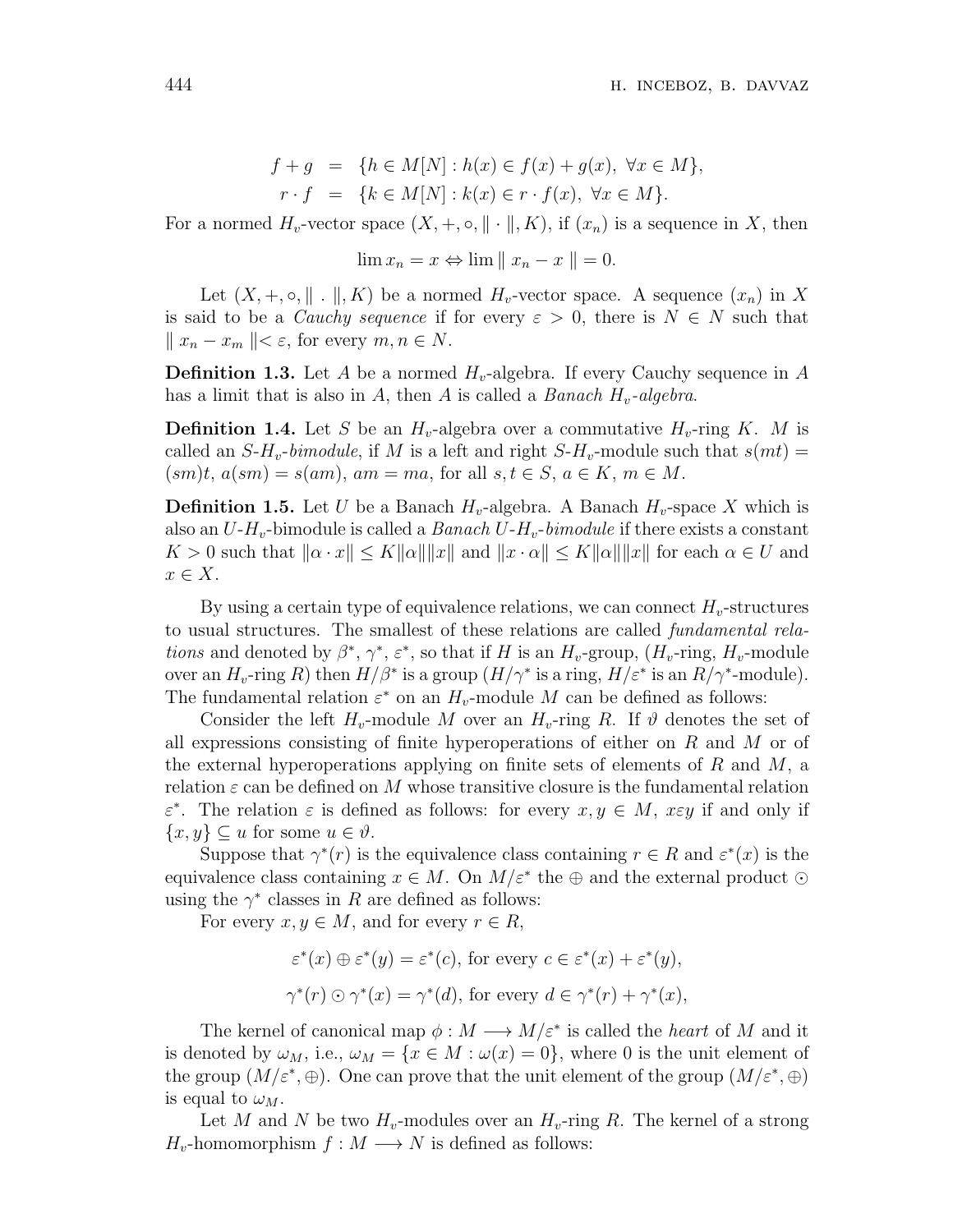$$
Ker(f) = \{a \in M : f(a) \in \omega_N\}.
$$

A function  $f : M_1 \longrightarrow M_2$  is called *weak-monic* if for every  $m_1, m_2 \in M_1$ ,  $f(m_1) = f(m_2)$  implies  $\varepsilon^*(m_1) = \varepsilon^*(m_2)$  and *f* is called *weak-epic* if for every  $m_2 \in M_2$  there exists  $m_1 \in M_1$  such that  $\varepsilon^*(m_2) = \varepsilon^*(f(m_1))$ . Finally *f* is called *weak-isomorphism* if *f* is weak-monic and weak-epic.

Let *M* be an  $H_v$ -module and  $X, Y$  be non-empty subsets of *M*. We say X is *weak equal* to *Y* and write  $X \stackrel{w}{\equiv} Y$  if and only if for every  $x \in X$  there exists  $y \in Y$  such that  $\varepsilon^*(x) = \varepsilon^*(y)$  and for every  $y \in Y$  there exists  $x \in X$  such that  $\varepsilon^*(x) = \varepsilon^*(y).$ 

Let  $M_0 \stackrel{f_1}{\longrightarrow} M_1 \stackrel{f_2}{\longrightarrow} M_2 \stackrel{f_3}{\longrightarrow} \dots \stackrel{f_{n-1}}{\longrightarrow} M_{n-1} \stackrel{f_n}{\longrightarrow} M_n$  be a sequence of  $H_v$ -modules and strong  $H_v$ -homomorphisms. We say this sequence is *exact* if for every  $2 \leq i \leq n$ ,  $Im(f_{i-1}) \stackrel{w}{=} Ker(f_i)$ .

**Definition 1.6.** Let *X* and *Y* be normed *H<sub><i>v*</sub></sub>-vector spaces over *F* and  $T: X \longrightarrow Y$ be an operator. *T* is said to be  $H_v$ -*bounded* if there exists a positive real number *K* such that we have

$$
||Tx|| \le K||x||, x \in X.
$$

**Definition 1.7.** Let *X* and *Y* be normed  $H_v$ -vector spaces over *F* and  $T: X \longrightarrow Y$ be an operator. Then *T* is called  $H_v$ -weak linear operator if *T* is additive and satisfies

$$
(T(Z_{a\circ x}) \cap (a \circ T(x))) \neq \emptyset; (a \in F; x \in X)
$$

Here  $z_{a\alpha x}$  for  $a \neq 0$  is that element of  $a\alpha x$  such that  $x \in a^{-1} \circ z_{a\alpha x}$ . So the set of all these elements denoted by  $Z_{a \circ x}$ .

Let X and Y be  $H_v$ -vector spaces over F. Denote the set of all weak linear operators and the set of all bounded weak linear operators from *X* into *Y* by  $L_w(X, Y)$  and  $B_w(X, Y)$ , respectively.

Let *Y* be normal. Then  $L_w(X, Y)$  with the following sum and product is a weak  $H_v$ -vector space over  $F$ .

 $(T + S)(x) = T(x) + T(y), T, S \in L_w(X, Y), x \in X$ 

 $a \circ T = \{ S \in L_w(X, Y) : Sx \in a \circ Tx, x \in X \}, (a \in F, T \in L_w(X, Y)).$ 

Let *Y* be normal. Then  $L_w(X, Y)$  is a normal weak  $H_v$ -vector space and  $B_w(X, Y)$  is a sub  $H_v$ -vector space of  $L_w(X, Y)$ .

Let  $(X, +_1, \circ_1, \|.\|_1, K)$  and  $(Y, +_2, \circ_2, \|.\|_2, K)$  be two normed  $H_v$ -vector spaces. For a  $H_v$ -bounded strong homomorphism  $f: X \longrightarrow Y$ , we define the norm of *f* by

$$
||f|| := \sup \left\{ \sup \left| \int f\left(\frac{1}{||x||} \circ_1 x\right) \right| \Big|_2 : 0 \neq x \in X \right\}.
$$

Let  $(R, +, \cdot)$  be  $H_v$ -ring. The function  $d: R \longrightarrow R$  is called  $H_v$ - derivation if for all  $x, y \in R$ ,

- (1)  $d(x + y) ∩ (d(x) + d(y)) \neq \emptyset$ ,
- $(2)$   $d(x \cdot y) \cap (d(x)y + xd(y)) \neq \emptyset$ .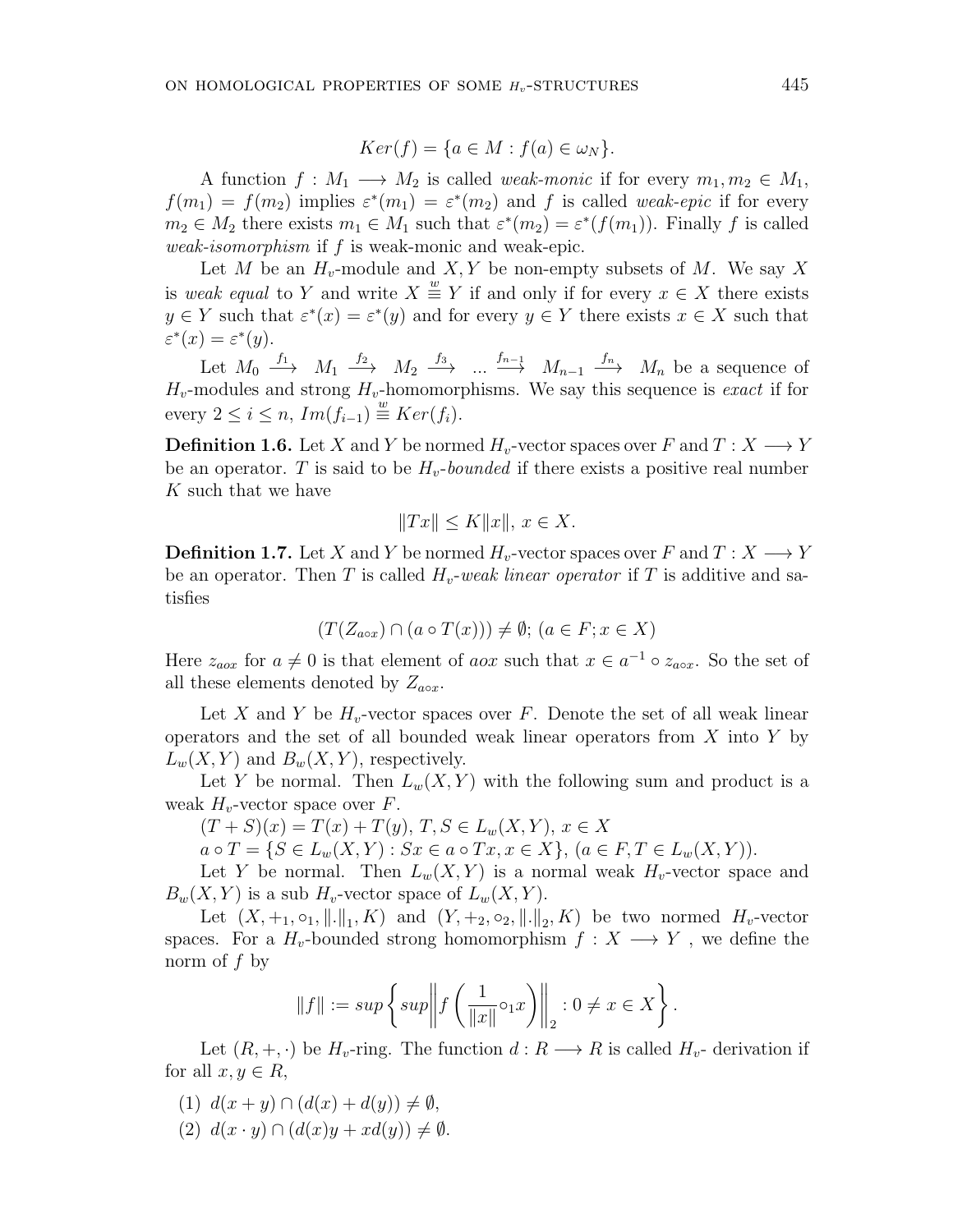#### **2.** *Hv***-module derivations**

#### **2.1. Some structures**

Throughout this paper, *A* and *U* are Banach *Hv*-algebras such that *A* is a Banach  $U-H_v$ -bimodule with the compatible actions, as follows:

$$
\alpha \cdot (ab) \cap (\alpha \cdot a)b \neq \emptyset, \ (ab) \cdot \alpha \cap a(b \cdot \alpha) \neq \emptyset \ (\alpha \in U, \ a, b \in A)
$$

Let *X* be a Banach *A*-*Hv*-bimodule and a Banach *U*-*Hv*-bimodule with the compatible actions, that is;

$$
\alpha \cdot (a \cdot x) \cap (\alpha \cdot a) \cdot x \neq \emptyset, \ (\alpha \cdot x) \cdot a \cap \alpha(x \cdot a) \neq \emptyset, \ (a \cdot \alpha) \cdot x \cap a \cdot (\alpha \cdot x) \neq \emptyset
$$

for every  $\alpha \in U, \alpha \in A, x \in X$  and similarly for the right or two-sided actions. Then, we say that *X* is a *Banach A-U-H<sub>v</sub>-module*. If moreover  $\alpha \cdot x \cap x \cdot \alpha \neq \emptyset$  $(\alpha \in U, x \in X)$ , then *X* is called a *commutative Banach A*-*U*-*H<sub>v</sub>*-*module*. Furthermore if  $a \cdot x \cap x \cdot a \neq \emptyset$  for all  $x \in X$  and  $a \in A$ , then X is called a *bi-commutative Banach A*-*U*-*Hv*-*module*. Throughout this paper, by a *A*-*U*-*Hv*module, we shall always mean a commutative Banach *A*-*U*-*Hv*-module.

Note that in general, *A* is not a Banach *A*-*U*-*Hv*-module because *A* does not satisfy the compatibility condition  $a(\alpha \cdot b) \cap (a \cdot \alpha)b \neq \emptyset$  for  $\alpha \in U$  and  $a, b \in A$ . But when *A* is a commutative  $U-H_v$ -bimodule and acts on itself by  $H_v$ -algebra multiplication from both sides, then it is also a Banach *A*-*U*-*Hv*-module.

If *X* is a (commutative) Banach  $A-U-H_v$ -module, then so is  $X^*$ , where the actions of *A* and *U* on *X<sup>∗</sup>* are defined as follows:

$$
\langle f \cdot \alpha, x \rangle = \langle f, \alpha \cdot x \rangle, \qquad \langle f \cdot a, x \rangle = \langle f, a \cdot x \rangle, \langle \alpha \cdot f, x \rangle = \langle f, x \cdot \alpha \rangle, \qquad \langle a \cdot f, x \rangle = \langle f, x \cdot a \rangle,
$$

for each  $a \in A, \alpha \in U, x \in X$  and  $f \in X^*$ .

### 2.2. Some  $H_v$ -maps

Let *A* and *B* be Banach  $H_v$ -algebras and Banach  $U-H_v$ -bimodules with compatible actions, a  $U-H_v$ -module map is a  $H_v$ -bounded  $H_v$ -map  $h: A \to B$  with

$$
h(a \pm b) \cap (h(a) \pm h(b)) \neq \emptyset,
$$
  
\n
$$
h(\alpha \cdot a) \cap (\alpha \cdot h(a)) \neq \emptyset,
$$
  
\n
$$
h(a \cdot \alpha) \cap (h(a) \cdot \alpha) \neq \emptyset \quad (\alpha \in U, a, b \in A)
$$

Here *h* is not necessarily  $H_v$ -linear, so it is not necessarily a  $U-H_v$ -module homomorphism.

*h* is called *multiplicative*  $U-H_v$ -*module map* (or called  $U-H_v$ -*module morphism*) if  $h(ab) \cap h(a)h(b) \neq \emptyset$  (*a, b*  $\in$  *A*). We denote by  $Hom_U(A, B)$  the  $H_v$ -metric space of all multiplicative  $U-H_v$ -module maps from *A* into *B*, with the *H*<sub>v</sub>-metric derived from the usual *H*<sub>v</sub>-linear operator norm  $\|\cdot\|$  on  $L_U(A, B)$ ;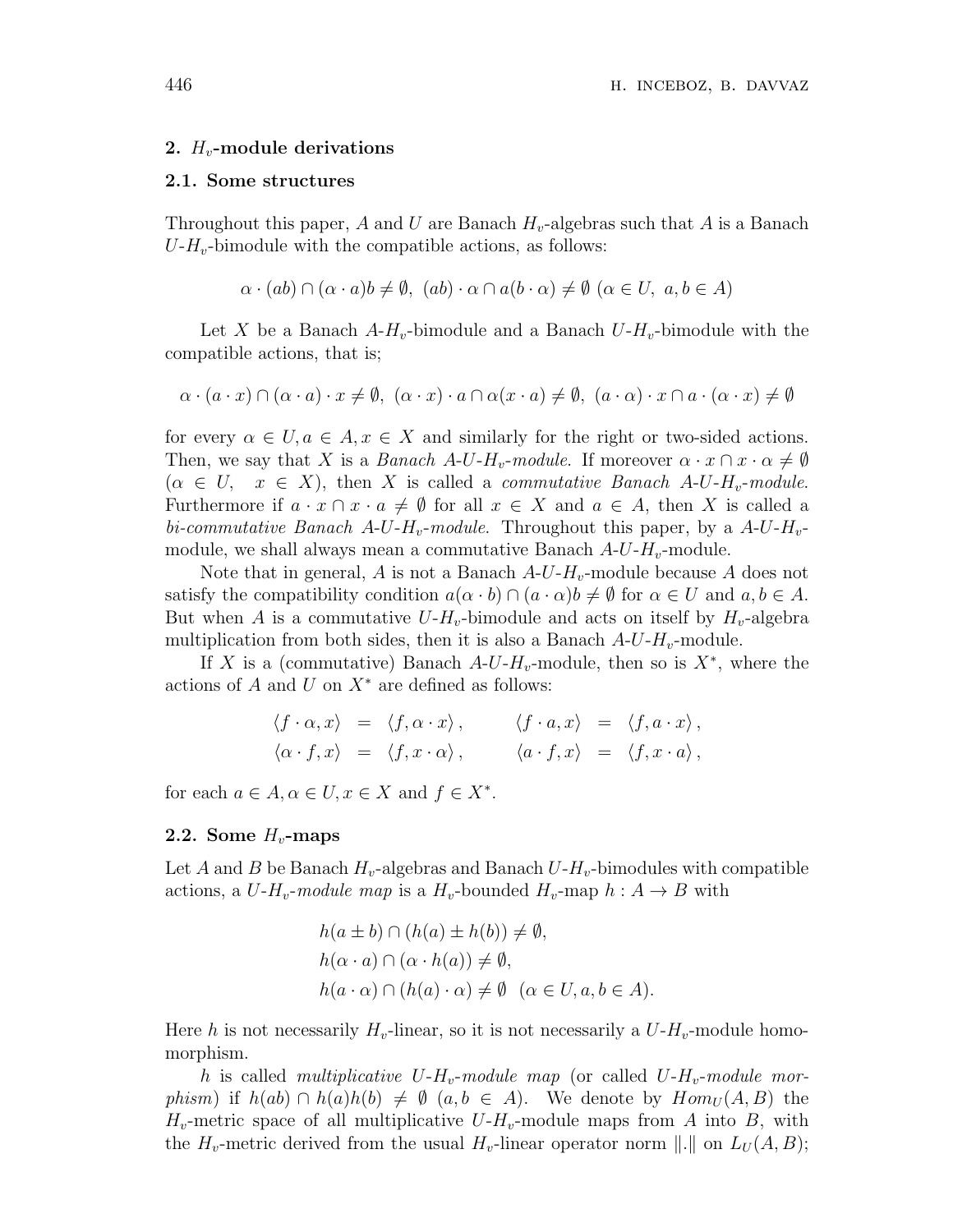the set of all  $H_v$ -bounded linear operators from A into B, and denote  $Hom_U(A, A)$ by  $Hom(A)$ .

Let *A* and *U* be as above and *X* be a Banach  $A$ -*U*- $H$ <sub>*v*</sub>-module. A  $H$ <sub>*v*</sub>-module *derivation*  $D: A \rightarrow X$  is a  $U-H_v$ -module map such that  $D(ab) \cap (D(a) \cdot b + a \cdot b)$  $D(b)$   $\neq \emptyset$  for all  $a, b \in A$ . The set of all  $H_v$ -module derivations from *A* to *X* is denoted by  $Z^U(A, X)$  (abb.  $Z(A, X)$ ). Note that *D* is not necessarily  $H_v$ -linear, but still its  $H_v$ -boundedness implies its norm  $H_v$ -continuity since *D* preserves subtraction.

Let f and g be  $H_v$ -module derivations from A to X and  $\alpha \in U$ , so are  $f + g$ and  $\alpha f$ . Since *X* is a Banach *U*-*H*<sub>*v*</sub>-bimodule, we have that  $Z(A, X)$  is a Banach *U*-*Hv*-bimodule.

For  $x \in X$ , define a map by  $D_x: A \to X$ ,  $a \mapsto a \cdot x - x \cdot a$ ,  $a \in A$ . When *X* is a *A*-*U*-*H*<sub>*v*</sub>-module, it is clear that  $D_x$  is a  $H_v$ -module derivation.  $H_v$ -module derivations of this kind are called *inner* and denoted by *InnZ*(*A, X*).

An  $H_v$ -*Jordan module derivation*  $D: A \rightarrow X$  is a  $U-H_v$ -module map such that  $D(a^2) \cap (D(a) \cdot a + a \cdot D(a)) \neq \emptyset$  for all  $a \in A$ . The set of all Jordan  $H_v$ -module derivations from *A* to *X* is denoted by  $JZ(A, X)$ .

The *U*- $H_v$ -module map  $f: A \to X$  is said to be  $H_v$ -*Lie module derivation* if the identity

$$
f([a, b]) \cap ([f(a), b] + [a, f(b)]) \neq \emptyset
$$

holds for all  $a, b \in A$ . The set of all Lie  $H_v$ -module derivations is denoted by  $LieZ(A, X)$ . Here  $[a, b] = ab - ba$ .

By a *Bresar generalized*  $H_v$ -module derivation  $(f, D)$ , we mean  $f : A \to X$  is a  $U-H_v$ -module map such that  $f(ab) \cap (f(a) \cdot b + a \cdot D(b)) \neq \emptyset$  for all  $a, b \in A$ , where *D* is a  $H_v$ -module derivation on *A*. We denote by  $Z^B(A, X)$  is the set of Bres<sup> $\alpha$ </sup> are generalized  $H_v$ -module derivation from A to X.

If  $(f_1, D_1)$  and  $(f_2, D_2)$  are Bressar generalized  $H_v$ -module derivations and  $\alpha \in U$ , then  $(f_1 + f_2, D_1 + D_2)$  and  $(\alpha f_1, \alpha D_1)$  are also Bressar generalized  $H_v$ module derivations and hence,  $Z^B(A, X)$  is a Banach  $U-H_v$ -bimodule.

For  $x, y \in X$ , a  $U-H_v$ -module map satisfies the identity

$$
f_{x,y}: A \ni a \mapsto (x \cdot a + a \cdot y) \in X
$$

for all  $a \in A$  is called a *Bresar generalized inner*  $H_v$ *-module derivation.* 

For a  $U-H_v$ -module map  $f : A \to X$  is called a *Bresar generalized Jordan Hv-module derivation* if

$$
f(a^2) \cap (f(a) \cdot a + a \cdot D(a)) \neq \emptyset
$$

for all  $a \in A$ . Here D is a Jordan  $H_v$ -module derivation. We denote the set of Bres<sup>3</sup>ar generalized Jordan  $H_v$ -module derivations from *A* to *X* by  $JZ^B(A, X)$ .

The  $U-H_v$ -module map  $f: A \to X$  is said to be *Bressar generalized Lie Hv-module derivation* if the identity

$$
f([a,b]) \cap ([f(a),b] + [a,D(b)]) \neq \emptyset
$$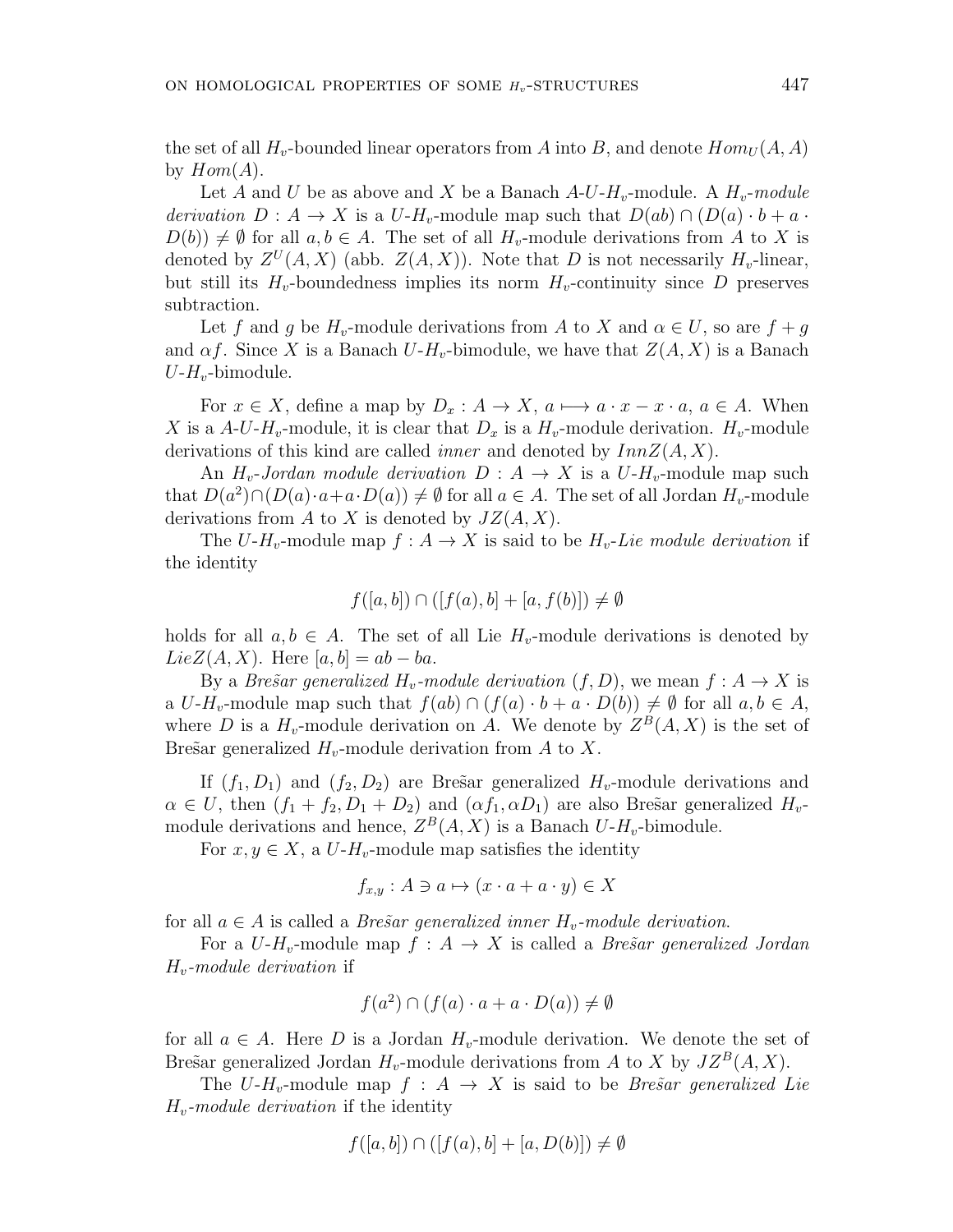holds for all  $a, b \in A$ . Here *D* is a Lie  $H_v$ -module derivation. We denote the set by  $LieZ^{B}(A, X)$ .

For a *U*- $H_v$ -module map  $f: A \to X$  and an element  $x \in X$ , a pair  $(f, x)$  is called an *Hv*-*generalized module derivation* in the sense of *Nakajima*, if

$$
f(ab) \cap (f(a) \cdot b + a \cdot f(b) + a \cdot x \cdot b) \neq \emptyset
$$

for all  $a, b \in A$ . We denote the set of this type of generalized  $H_v$ -module derivations by  $Z^G(A, X)$ . This is also a Banach  $U-H_v$ -bimodule for a Banach  $A-U-H_v$ module *X*.

For  $x, y \in X$ , a  $U-H_v$ -module map  $f_{x,y}: A \to X$  is called  $H_v$ -generalized *inner module derivation* if

$$
f_{x,y}(ab) \cap (f_{x,y}(a) \cdot b + a \cdot f_{x,y}(b) + a \cdot (-x - y) \cdot b) \neq \emptyset
$$

for all  $a, b \in A$ . We denote this  $H_v$ -derivation by  $(f_{x,y}, -x-y)$ .

A pair (*f, x*) is called a *Hv*-*generalized Jordan module derivation* if

$$
f(a^2) \cap (f(a) \cdot a + a \cdot f(a) + a \cdot x \cdot a) \neq \emptyset
$$

for all  $a \in A$ . We denote the set of generalized Jordan  $H_v$ -module derivations from *A* to *X* by  $JZ^G(A, X)$ .

The pair  $(f, x)$  is called a  $H_v$ -*generalized Lie module derivation* if the relation

*f*([*a*, *b*]) ∩ ([*f*(*a*), *b*] + [*a*, *f*(*b*)] + *a* · *x* · *b* − *b* · *x* · *a*)  $\neq \emptyset$ 

holds for all  $a, b \in A$  and the set of generalized Lie  $H_v$ -module derivations from *A* to *X* can be denoted by  $LieZ^G(A, X)$ .

If  $x = 0$ , then these definitions lead to the conventional notions of generalized Jordan and Lie *Hv*-module derivations.

Throughout this paper we use the following notations for the above sets:

- $Z(A, X)$ , the set of  $H_v$ -module derivations,
- $InnZ(A, X)$ , the set of inner  $H_v$ -module derivations,
- $JZ(A, X)$ , the set of Jordan  $H_v$ -module derivations,
- *LieZ* $(A, X)$ , the set of Lie  $H_v$ -module derivations,
- $Z^B(A, X)$ , the set of Bressar generalized  $H_v$ -module derivations,
- $InnZ^{B}(A, X)$ , the set of Bressar generalized inner  $H_{v}$ -module derivations,
- $JZ^B(A, X)$ , the set of Bressar generalized Jordan  $H_v$ -module derivations,
- *Lie* $Z^B(A, X)$ , the set of Bressar generalized Lie  $H_v$ -module derivations,
- $Z^G(A, X)$ , the set of generalized  $H_v$ -module derivations,
- $InnZ<sup>G</sup>(A, X)$ , the set of generalized inner  $H_v$ -module derivations,
- $JZ<sup>G</sup>(A, X)$ , the set of generalized Jordan  $H<sub>v</sub>$ -module derivations,
- *Lie* $Z^G(A, X)$ , the set of generalized Lie  $H_v$ -module derivations.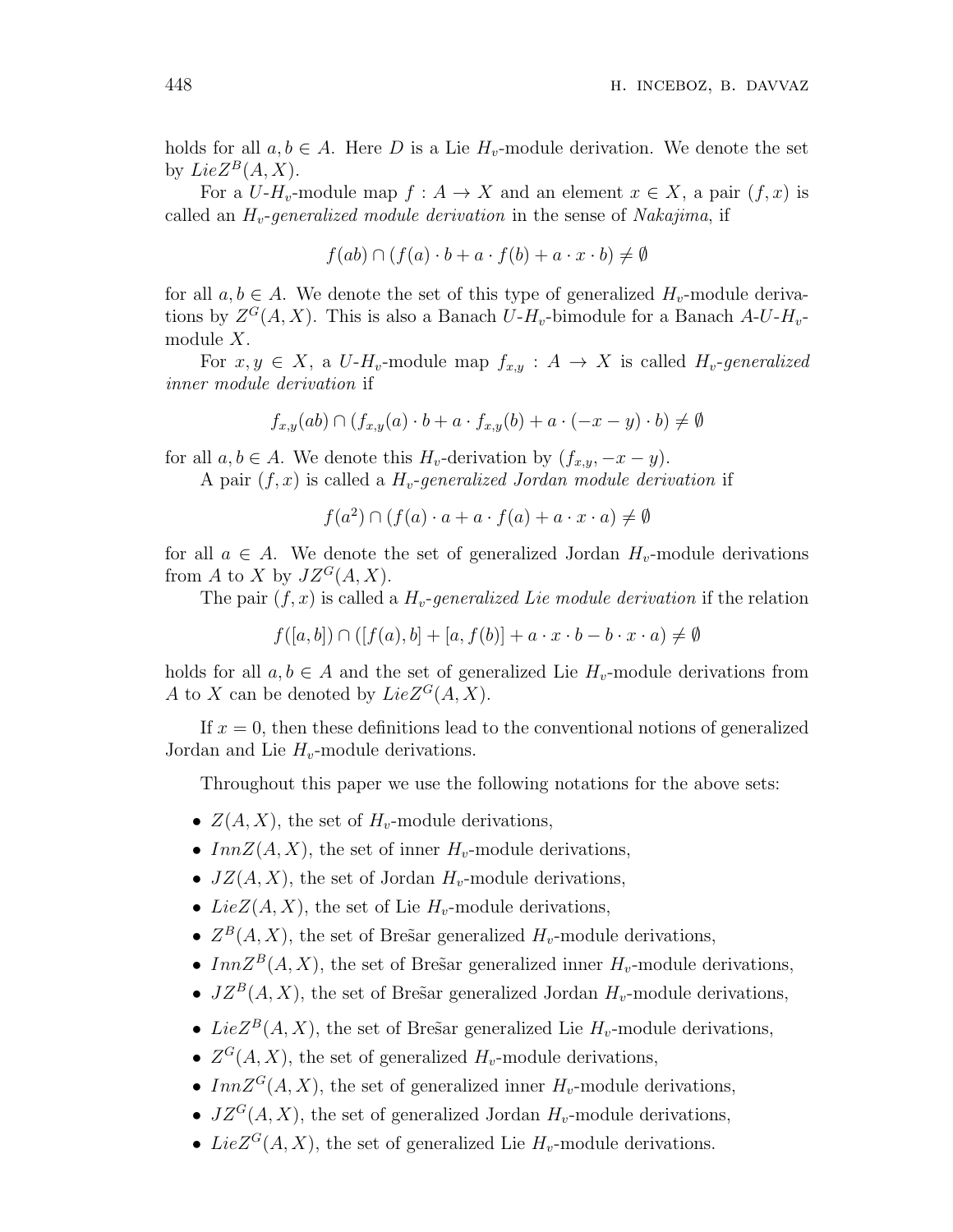A *U*- $H_v$ -module map  $f : A \rightarrow X$  is said to be *left*  $H_v$ -module multiplier if  $f(ab) \cap (f(a) \cdot b) \neq \emptyset$  for all  $a, b \in A$ . We denote by  $Mull^{U}(A, X)$  (abb.  $Mull(A, X)$  ) the set of all left  $H_v$ -module multipliers from *A* to *X*. Especially if  $f(a^2) ∩ (f(a) ⋅ a) ≠ ∅$  for all  $a ∈ A$ , then  $f$  is called *Jordan left*  $H_v$ -module *multiplier* and we denote the set of these maps by  $JMull(A, X)$ . Furthermore, we can define the set

*LieMull*(*A, X*)  $=\{f \mid f: A \to X, H_v\text{-module map and } f[a,b] \cap ([-f(b),a]) \neq \emptyset \text{ for all } a,b \in A\}$ 

which is called the set of *Lie left Hv-module multipliers*.

If *f* and *g* are left  $H_v$ -module multipliers in all types and  $\alpha \in U$ , then  $f + g$ and  $\alpha f$  are also left  $H_v$ -module multipliers in all types, hence all the above special sets are Banach *U*-*Hv*-bimodules.

At the end of this section, we want to give a well-known lemma which will be used several times in the next sections in our paper.

**Lemma 2.1.** [8, Theorem 4.7 (Five Short Lemma in  $H_v$ -module)] Let

$$
A_1 \longrightarrow A_2 \longrightarrow A_3 \longrightarrow A_4 \longrightarrow A_5
$$
  
\n
$$
\downarrow \alpha_1 \qquad \downarrow \alpha_2 \qquad \downarrow \alpha_3 \qquad \downarrow \alpha_4 \qquad \downarrow \alpha_5
$$
  
\n
$$
B_1 \longrightarrow B_2 \longrightarrow B_3 \longrightarrow B_4 \longrightarrow B_5
$$

*be a commutative diagram of Hv-modules and Hv-module homomorphisms over an Hv-ring R with exact rows, the followings hold:*

- (1) *If*  $\alpha_1$  *is an epimorphism and*  $\alpha_2$ ,  $\alpha_4$  *are monomorphisms, then*  $\alpha_3$  *is a monomorphism;*
- (2) If  $\alpha_5$  *is a monomorphism and*  $\alpha_2$ ,  $\alpha_4$  *are epimorphisms, then*  $\alpha_3$  *is a monomorphism*

### **3. Homological properties of generalized** *Hv***-module derivations**

In this section, we first discuss the relation between the  $U-H_v$ -bimodules  $Z^B(A, X)$ and  $Z^G(A, X)$ . Now, we give some elementary lemmas which show the relation between  $H_v$ -module derivations and our generalized  $H_v$ -module derivations.

### **Lemma 3.1.**

- (1) If  $(f, x) : A \to X$  is a generalized  $H_v$ -module derivation, then there exists *an*  $H_v$ -module derivation  $d = f + l_x : A \rightarrow X$ , where  $l_x : A \rightarrow X$  is a *left multiplication, i.e.,*  $l_x(a) = xa$ *, such that*  $f(ab) = f(a)b + ad(b)$  *for all a, b* ∈ *A.* Moreover, if  $\{x \in X \mid Ax = 0\} = 0$ , then *d* is uniquely determined *by f.*
- (2) If  $D: A \rightarrow X$  is an  $H_v$ -module derivation, then for any nonzero element  $x \in X$ ,  $(f = D + l_x, -x) : A \to X$  *is a generalized*  $H_v$ *-module derivation* such that  $f \neq D$  and  $D$  associates to  $f$ .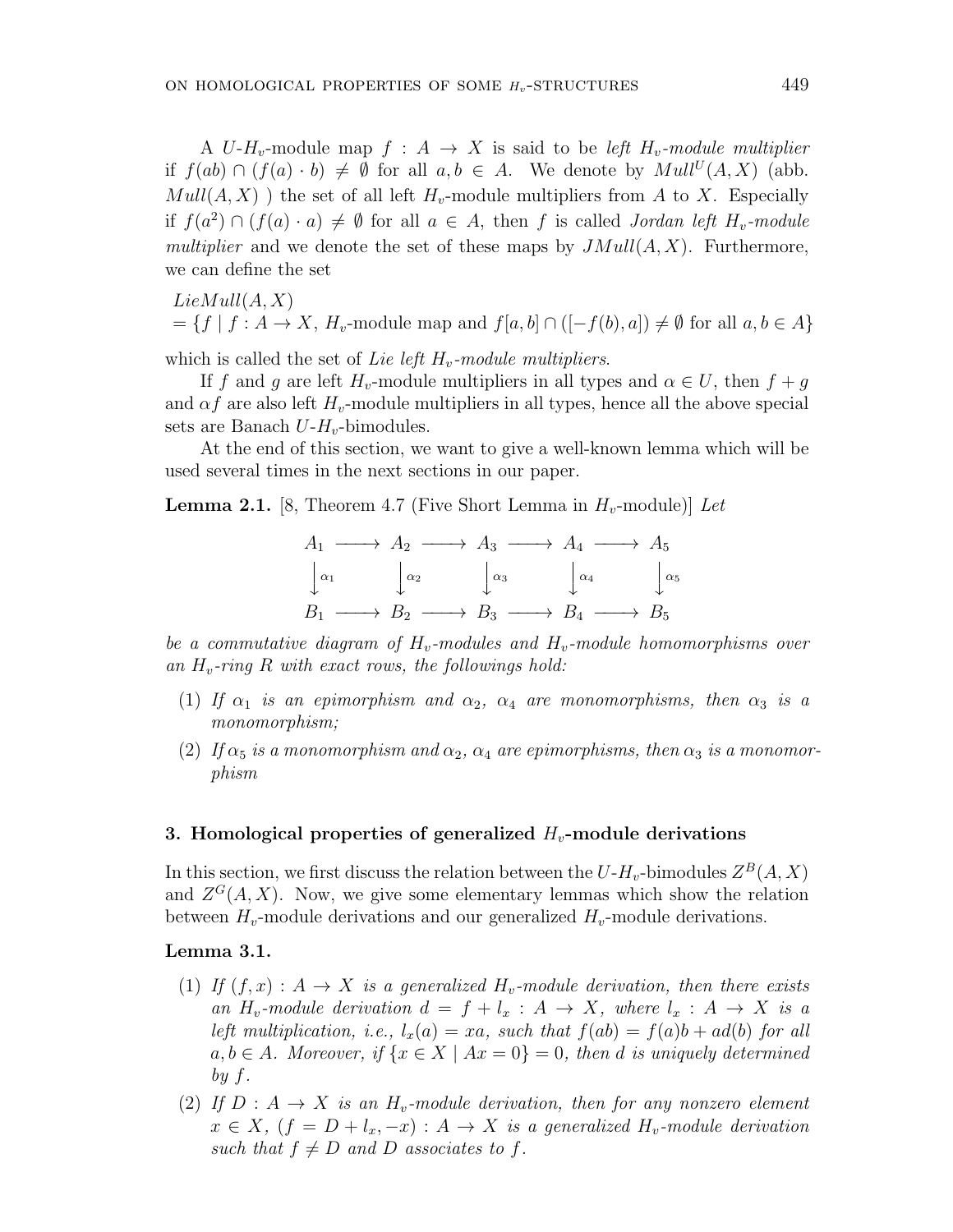- (3) If  $(f, x) : A \to X$  is a generalized  $H_v$ -module derivation, then  $(f, f + l_x)$ :  $A \rightarrow X$  *is a Bresar generalized*  $H_v$ *-module derivation.*
- (4) If *A* contains a unit element and  $(f, D) : A \rightarrow X$  is a Bressar generalized *H*<sub>*v*</sub>-module derivation, then  $(f, -f(1)) : A \rightarrow X$  *is a generalized*  $H_v$ -module *derivation. It means that the notions of generalized Hv-module derivations of Nakajima and Bre˜sar coincide when A contains an identity element.*

**Proof.** We only need to check the boundedness of the map  $d = f + l_x : A \rightarrow X$ . Since f is a  $U-H_v$ -module map and X is a  $A-U-H_v$ -bimodule, then we get

$$
||(f + l_x)(a)|| \le ||f(a)|| + ||x \cdot a|| \le M||a|| + K||x|| ||a|| = (M + K||x||) ||a||,
$$

for each  $a \in A$ . This means that the map  $f + l_x$  is  $H_v$ - bounded. The other parts of the proof can be done easily.

**Remark 1.** Throughout this paper, the most important thing which we have to check is the boundedness of the maps (for  $U-H_v$ -module maps). In the next parts of the paper, we have omitted the boundedness of the maps (because all of them are done similarly).

**Corollary 3.2.** *The following sequence of*  $U$ *-H<sub>v</sub>-modules*  $Z^G(A, X)$  *and*  $Z(A, X)$ *is exact and splitting:*

$$
0 \to X \xrightarrow{\varphi_1} Z^G(A, X) \xrightarrow{\varphi_2} Z(A, X) \to 0,
$$

*where*  $\varphi_1(x) = (l_x, -x)$  *and*  $\varphi_2((f, x)) = f + l_x$  *are U-H<sub>v</sub>-module maps. Hence,*  $we get Z<sup>G</sup>(A, X) ≅ X ⊕ Z(A, X).$ 

Our aim is to give necessary and sufficient condition for  $Z^B(A, X)$  to be isomorphic to  $Z^G(A, X)$  as a Banach  $U-H_v$ -bimodule when *A* does not have a *unit element*.

**Theorem 3.3.** Suppose that  $\Phi$  :  $Z^G(A, X) \to Z^B(A, X)$  and  $\psi$  :  $X \to \text{Mull}(A, X)$ *are*  $U$ - $H_v$ -module morphisms such that  $\Phi((f, x)) = (f, f + l_x)$  and  $\psi(x) = l_x$ . Then  $\Phi$  *is a U-H<sub><i>v*</sub></sub>-module isomorphism if and only if  $\psi$  *is a U<sub></sub>-H<sub><i>v*</sub>-module isomorphism.

**Proof.** We have the following split exact sequence of Banach  $U-H_v$ -bimodules:

$$
0 \to Mull(A, X) \xrightarrow{\psi_1} Z^B(A, X) \xrightarrow{\psi_2} Z(A, X) \to 0,
$$

where  $\psi_1(q) = (q, 0)$  and  $\psi_2((f, D)) = D$ .

Define a map  $\psi'_2$ :  $Z(A, X) \to Z^B(A, X)$  by  $\psi'_2(D) = (D, D)$ . Then  $\psi_2 \psi'_2 =$  $id_{Z(A,X)}$ , and thus is split exact. This gives the following commutative diagram:

$$
\begin{array}{ccccccccc}\n0 & \longrightarrow & X & & \xrightarrow{\varphi_1} & Z^G(A,X) & \xrightarrow{\varphi_2} & Z(A,X) & \longrightarrow & 0 \\
& & \downarrow \psi & & \downarrow \Phi & & \downarrow id & \\
0 & \longrightarrow & \text{Null}(A,X) & \xrightarrow{\psi_1} & Z^B(A,X) & \xrightarrow{\psi_2} & Z(A,X) & \longrightarrow & 0\n\end{array}
$$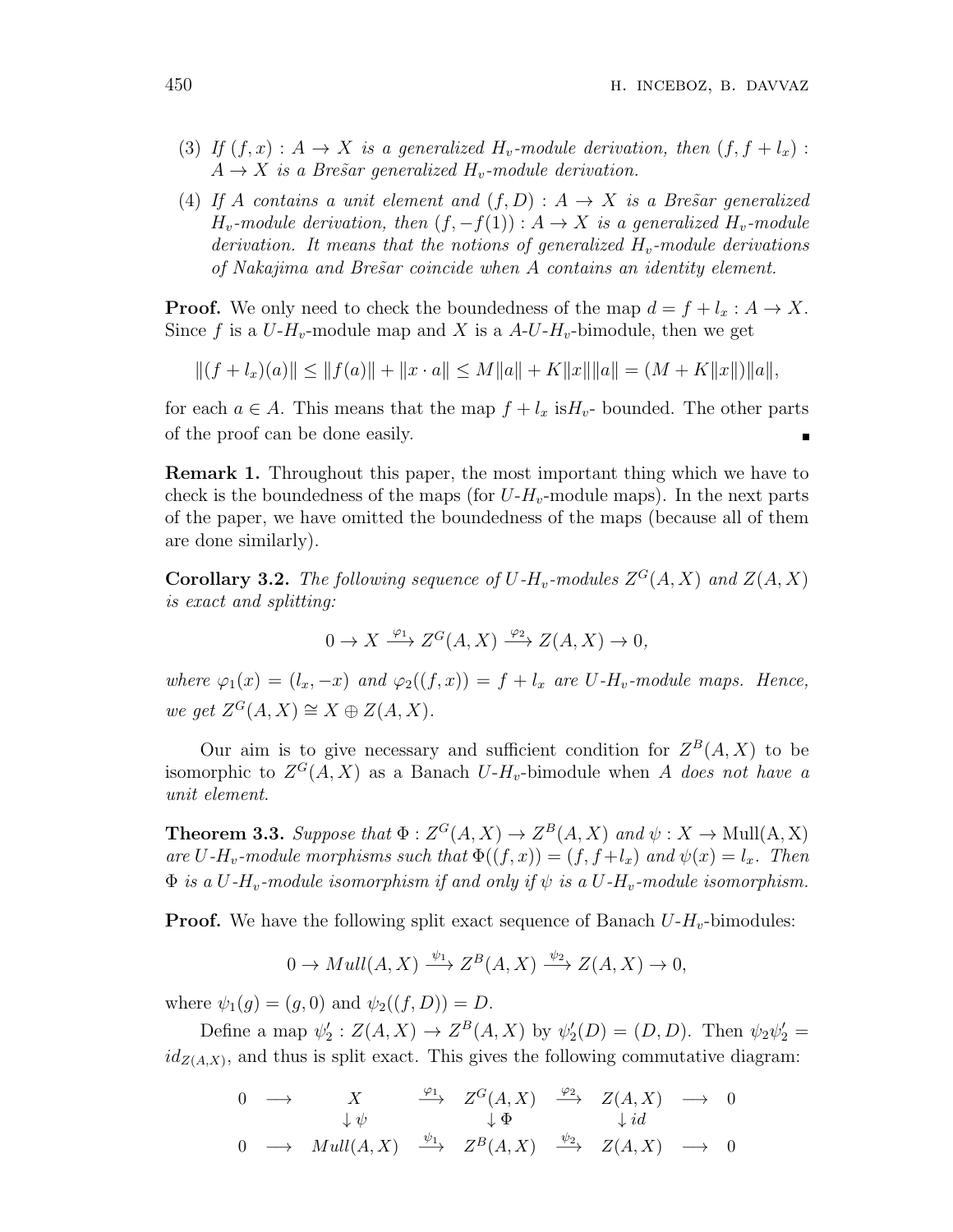Hence we complete the proof of the theorem by using Five Lemma.

**Corollary 3.4.** *The following sequence of Banach U-Hv-bimodules JZ*(*A, X*) *and JZ<sup>G</sup>*(*A, X*)*, is exact and splitting:*

$$
0 \to X \xrightarrow{\psi_X} JZ^G(A, X) \xrightarrow{\phi_X} JZ(A, X) \to 0,
$$

 $where \ \psi_X(x) = (l_x, -x) \ and \ \phi_X((f, x)) = f + l_x.$ 

**Corollary 3.5.** Suppose that  $\Phi$  :  $JZ^G(A,X) \longrightarrow JZ^B(A,X)$  and  $\psi$  :  $X \longrightarrow$ JMull $(A, X)$  *are*  $U$ - $H_v$ -module morphisms such that  $\Phi((f, x)) = (f, f + l_x)$  and  $\psi(x) = l_x$ . Then  $\Phi$  *is a U-H*<sub>*v*</sub>*-module isomorphism if and only if*  $\psi$  *is a U-H*<sub>*v*</sub>*module isomorphism.*

**Corollary 3.6.** *The following sequence of Banach*  $U$ *-H<sub>v</sub>*-bimodules  $LieZ(A, X)$ and  $LieZ<sup>G</sup>(A, X)$ *, is exact and splitting:* 

$$
0 \to X \xrightarrow{\psi_X} LieZ^G(A, X) \xrightarrow{\phi_X} LieZ(A, X) \to 0
$$

 $where \ \psi_X(x) = (l_x, -x) \ and \ \phi_X((f, x)) = f + l_x.$ 

**Corollary 3.7.** Suppose that  $\Phi: LieZ^G(A,X) \longrightarrow LieZ^B(A,X)$  and  $\psi: X \longrightarrow$ LieMull(A, X) are  $U$ - $H_v$ -module morphisms such that  $\Phi((f,x)) = (f, f + l_x)$  and  $\psi(x) = l_x$ *. Let us define the set* 

$$
\mathcal{X}(A) = \{ x \in X \mid [x, a] = 0 \text{ for all } a \in A \}.
$$

*If*  $\mathcal{X}(A) = X$  (*If*  $X$  *is a bi-commutative Banach*  $A$ *-U-H<sub>v</sub>*-module)*, then*  $\Phi$  *is a*  $U$ *-H*<sub>*v*</sub>-module isomorphism if and only if  $\psi$  is a  $U$ *-H*<sub>*v*</sub>-module isomorphism.

**Corollary 3.8.** Let  $X$  be a  $A$ -U- $H_v$ -module, then the following diagram is com*mutative and the rows are split exact:*

$$
\begin{array}{ccccccccc}\n0 & \longrightarrow & X & \xrightarrow{\psi_1} & InnZ^G(A,X) & \xrightarrow{\psi_2} & InnZ(A,X) & \longrightarrow & 0 \\
& \downarrow i_0 & & \downarrow i & & \downarrow i_1 \\
0 & \longrightarrow & X & \xrightarrow{\varphi_1} & Z^G(A,X) & \xrightarrow{\varphi_2} & Z(A,X) & \longrightarrow & 0\n\end{array}
$$

*where*  $i_0, i_1, i$  *are the canonical*  $H_v$ *-module injections and*  $\psi_1(x) = (f_{x,0}, -x)$ *,*  $\psi_2(f_{x,y}, -x-y) = f_{x,y} + l_{(-x-y)}$ 

**Proof.** All maps in the above diagram are  $U-H$ <sup>*v*</sup>-module maps, and the commutativity of the diagram is easily seen. If  $\psi_2(f_{x,y}, -x-y) = 0$ , then we see that  $f_{x+y,0} = f_{x,y}$ . Thus  $Ker\psi_2 = Im\psi_1$ . The other part is clear by Corollary 3.2 using the definitions of  $\varphi_1$  and  $\varphi_2$ .

### **4. Functorial relations**

### **4.1. Functorial relations**

Firstly, we give a functorial relation between  $Z(A, -)$  and  $Z^G(A, -)$  as follows: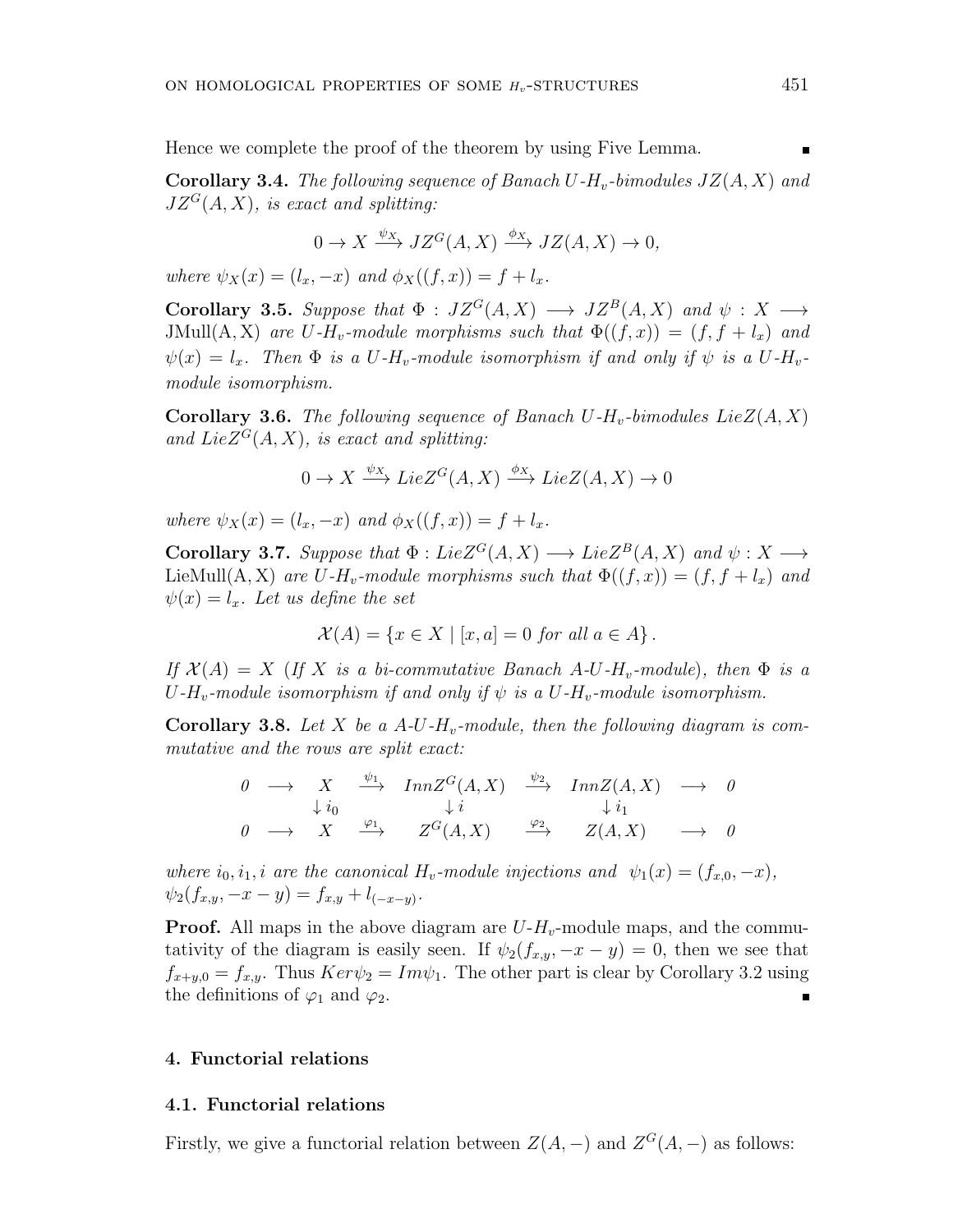**Theorem 4.1.** *Let*  $X_1$  *and*  $X_2$  *be Banach*  $A$ *-U-H<sub>v</sub>-odules and*  $\gamma: X_1 \to X_2$  *be a*  $U$ *-H*<sub>*v*</sub>-module morphism. Then  $\gamma$  *induces a*  $U$ *-H*<sub>*v*</sub>-module map

$$
\gamma': Z^G(A, X_1) \to Z^G(A, X_2)
$$

*such that*

$$
\gamma'((f, x_1)) = (\gamma f, \gamma(x_1))
$$

*and Z <sup>G</sup>*(*A, −*) *is a covariant functor from the category of Banach A-U-Hv-modules to the category of Banach U-Hv-bimodules.*

**Proof.** The map

$$
\gamma': Z^G(A, X_1) \to Z^G(A, X_2), \ (f, x_1) \mapsto (\gamma f, \gamma(x_1))
$$

is a *U*-hypermodule map.

Let X be a category of Banach  $A-U-H_v$ -modules and M be a category of Banach *U*-*Hv*-bimodules. Define the functor as follows:

$$
Z^G(A, -): \mathcal{X} \to \mathcal{M}, \quad X \mapsto \mathcal{X}(X) = Z^G(A, X).
$$

If  $\gamma: X_1 \to X_2$ ,  $\gamma_*: X_2 \to X_3$  are *U*-*H*<sub>*v*</sub>-module morphisms, then, for the following map, the first condition is satisfied:

$$
Z^G(A, -)(\gamma_* \circ \gamma) : Z^G(A, X_1) \to Z^G(A, X_3),
$$
  

$$
(f, x_1) \mapsto ((\gamma_* \circ \gamma) \circ f, (\gamma_* \circ \gamma)(x_1))
$$

On the other hand,

$$
Z^{G}(A,-)(\gamma_{*})((Z^{G}(A,-)(\gamma))(f,x_{1})) = Z^{G}(A,-)(\gamma_{*})(\gamma f, \gamma(x_{1}))
$$
  
=  $(\gamma_{*} \circ (\gamma f), \gamma_{*}(\gamma(x_{1})).$ 

Thus  $Z^G(A, -)(\gamma_*) \circ Z^G(A, -)(\gamma) = Z^G(A, -)(\gamma_* \circ \gamma).$ 

For the second condition, we use the map,

$$
Z^{G}(A, -)(1_{X}) : Z^{G}(A, X) \to Z^{G}(A, X),
$$
  

$$
(f, x_{1}) \mapsto (1_{X}f, 1_{X}(x_{1})) = (f, x_{1})
$$

Therefore,  $Z^G(A, -)(1_X) = 1_{Z^G(A, -)(X)}$ .

**Theorem 4.2.** Let  $\Phi: Z^G(A, -) \to Z(A, -) \oplus F$  be a map of functors where F is *the forgetful functor from the category of Banach A-U-Hv-modules to the category of Banach U-Hv-bimodules. Then* Φ *assigns to each Banach A-U-Hv-module X*  $of \mathcal{X}, a \text{ } U$ - $H_v$ -module isomorphism  $\Phi_X : Z^G(A,X) \to Z(A,-) \oplus X \text{ } of \mathcal{M} \text{ such that }$ *that*  $\Phi_X((f,x)) = (f + l_x, x)$  *where*  $x \in X$  *and*  $X = X_1, X_2$ *; in such a way that for every*  $U$ *-H<sub>v</sub>-module morphism of Banach*  $A$ *-U-H<sub>v</sub>-modules*  $\gamma : X_1 \to X_2$  *of*  $\mathcal{X},$ *the diagram*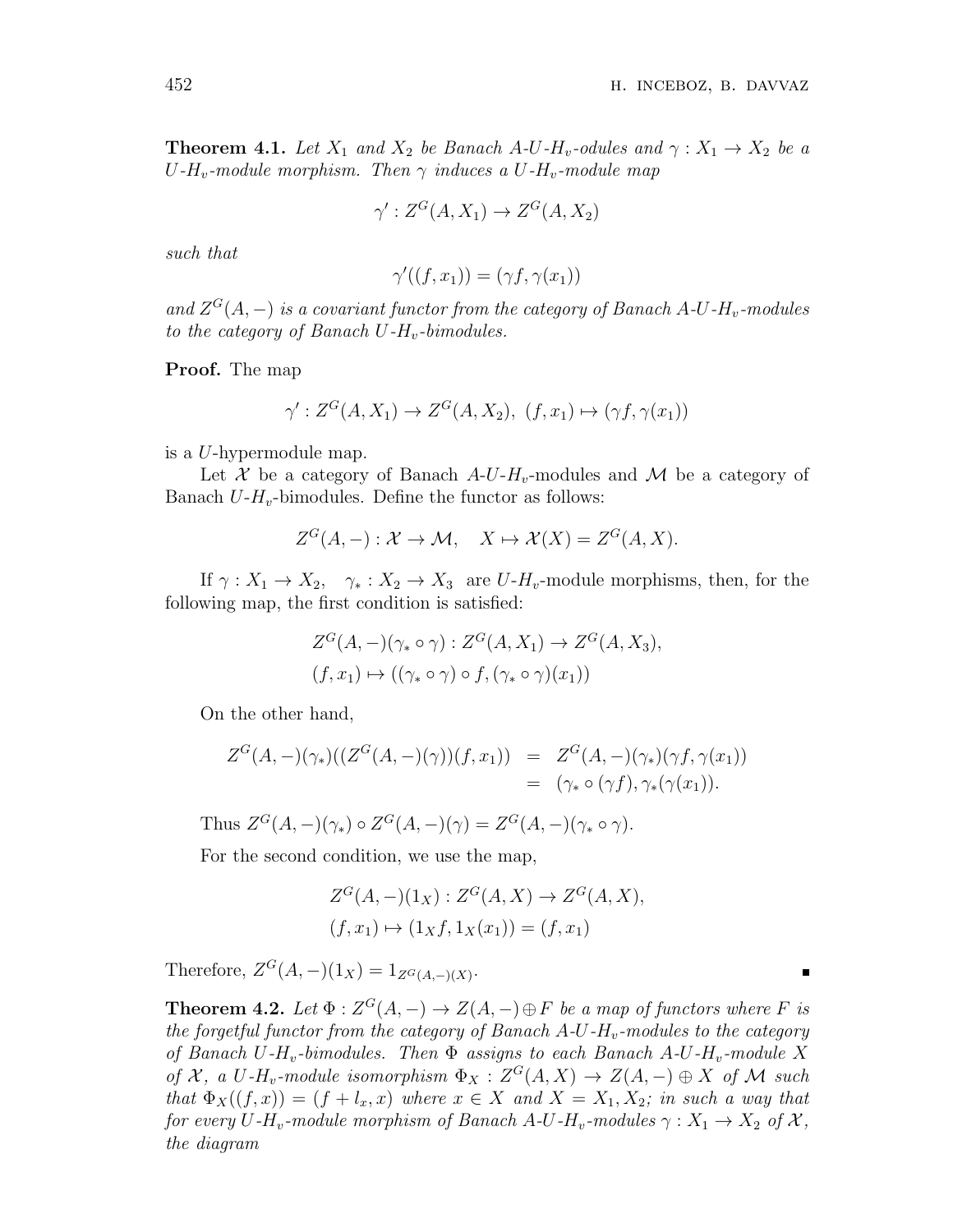$$
Z^G(A, X_1) \xrightarrow{\alpha_*} Z^G(A, X_2)
$$
  
\n
$$
\downarrow \Phi_{X_1} \qquad \downarrow \Phi_{X_2}
$$
  
\n
$$
Z(A, X_1) \oplus X_1 \xrightarrow{\overline{\alpha_*}} Z(A, X_2) \oplus X_2
$$

*in M is commutative, where*  $\Phi_X(d, x) = (\gamma d, d(x))$  *and*  $\overline{\alpha_*}(f, x_1) = (\gamma f, f(x_1))$ *. Hence we can say that* Φ *is a natural transformation of functors.*

Since  $\Phi_X$  is an equivalence for every  $A-U-H_v$ -module  $X_1$  in  $\mathcal X$  by Theorem 4.2, we have the following corollary:

**Corollary 4.3.** *The functors*  $Z^G(A, -)$  *and*  $Z^G(A, -) \oplus F$  *from the category of Banach A-U-Hv-modules to the category of Banach U-Hv-bimodules are naturally equivalent.*

### **References**

- [1] Bayon, R., Lygeros, N., *Advanced results in enumeration of hyperstructures*, J. Algebra, 320 (2008), 821-835.
- [2] Corsini, P., *Prolegomena of Hypergroup Theory*, Second Edition, Udine, Tricesimo, Italy, Aviani, 1993.
- [3] Corsini, P., Leoreanu, V., *Applications of Hyperstructure Theory*, Dordrecht, the Netherlands: Kluwer Academic Publishers (Advances in Mathematics), 2003.
- [4] Davvaz, B., *A Brief Survey of The theory of Hv-structures*, Proc. 8th International Congress on Algebraic Hyperstructures and Applications, Greece, 2002, 39-70.
- [5] Davvaz, B., Leoreanu-Fotea, V., *Hyperring Theory and Applications*, International Academic Press, 2007.
- [6] Inceboz, H., Arslan, B., *On homological properties of some module derivations on Banach algebras*, Bol. Soc. Paran.Mat., 34 (2) (2016), 169- 188.
- [7] Marty, F., *Sur une g´en´eralization de la notion de groupe*, In Proceeding of the 8th Congress des Mathematiciens, Scandinavia, Stockholm, Sweden, 1934, 45-49.
- [8] Vaziri, Y., Ghadiri, M., Davvaz, B., *The M*[*−*] *and −*[*M*] *functors and five short lemma in Hv-modules*, Turkish Journal Of Math., 40 (2016), 397-410.
- [9] Vougiouklis, T., *Hv-vector spaces*, Proc. 5th International Congress on Algebraic Hyperstructures and Applications, Romania, 1994, 181-190.